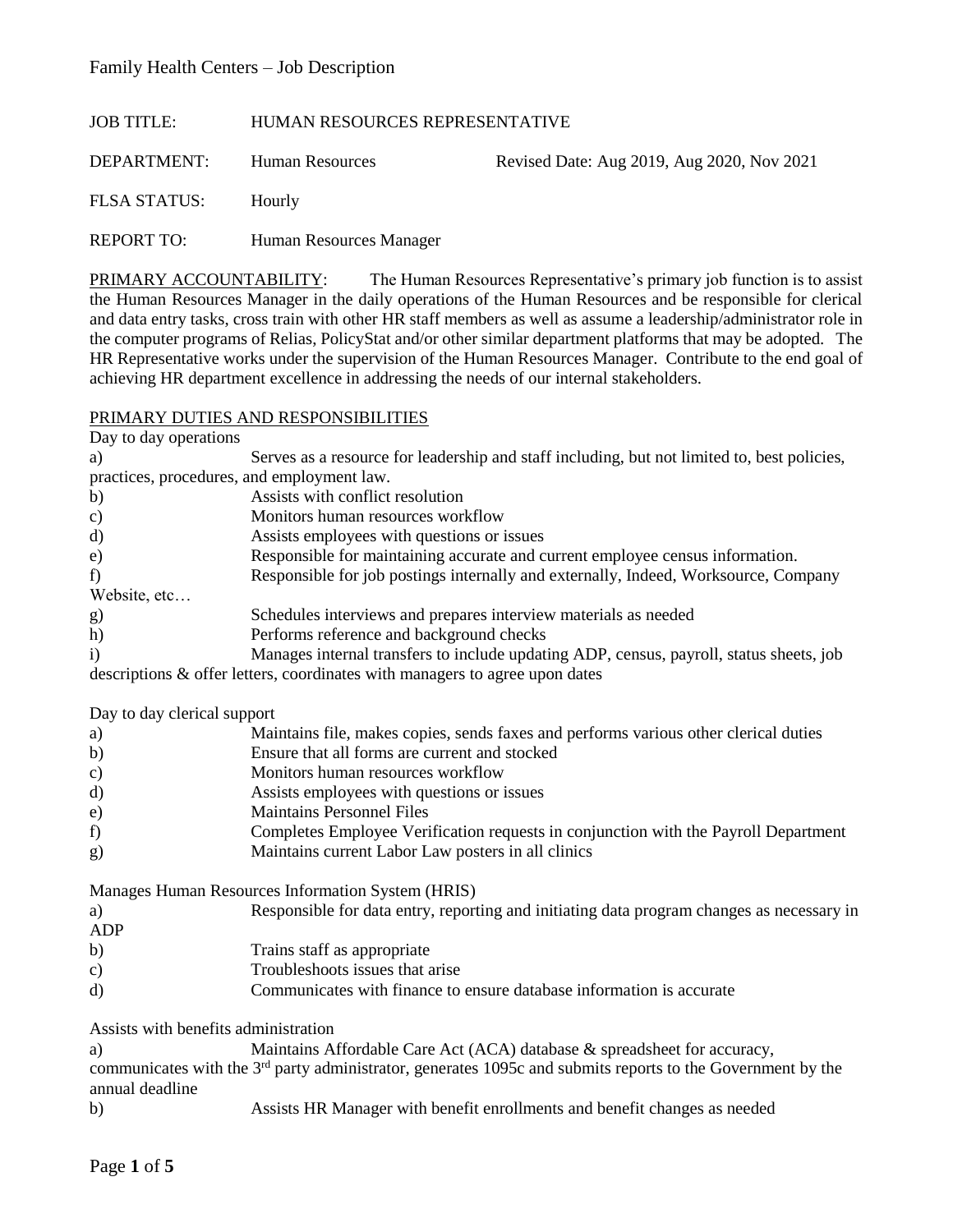| $\mathcal{C}$ ) | Communicates problems, changes, or employee issues with agents and vendor |
|-----------------|---------------------------------------------------------------------------|
| representatives |                                                                           |

| Responsible for benefits administration |                                                                                                    |  |  |  |  |
|-----------------------------------------|----------------------------------------------------------------------------------------------------|--|--|--|--|
| a)                                      | Provides employees with benefits enrollment documents, annual Open Enrollment                      |  |  |  |  |
|                                         | information, terminations and benefit changes                                                      |  |  |  |  |
| b)                                      | Ensures timely submission of benefits documentation for eligible employees and inputs              |  |  |  |  |
|                                         | all data into benefit vendors' online databases and HRIS                                           |  |  |  |  |
| $\mathbf{c})$                           | Assists the Human Resources Manager with benefit renewals                                          |  |  |  |  |
| d)                                      | Communicates problems, changes, or employee issues with agents and vendor                          |  |  |  |  |
| representatives                         |                                                                                                    |  |  |  |  |
| e)                                      | Communicates benefit program and changes to staff; open enrollment                                 |  |  |  |  |
|                                         | Coordinates the recruitment and hiring process                                                     |  |  |  |  |
| a)                                      | Creates recruitment ads and communicates directly with recruiting vendors                          |  |  |  |  |
| b)                                      | Processes all purchase orders for advertising                                                      |  |  |  |  |
| c)                                      | Prescreens applicants, interviews, conducts reference checks and provides human                    |  |  |  |  |
|                                         | resources support in hiring decisions, determines wage with appropriate staff, and offers position |  |  |  |  |
| d)                                      | Coordinate itinerary for potential providers                                                       |  |  |  |  |
| e)                                      | Tracks & distributes 30/60/90-day onboarding questionnaires and reports outcomes to                |  |  |  |  |
| management                              |                                                                                                    |  |  |  |  |
|                                         | Responsible for New Hire Onboarding scheduling, all pre-employment set up to include drug screen,  |  |  |  |  |

Responsible for the New Hire Onboarding process

| a) | Prepares and maintains all new hire and onboarding materials |  |
|----|--------------------------------------------------------------|--|

b) Coordinates and facilitates the new hire onboarding process

background checks, OFAC sanctions search, checklists, status sheets, etc…

Prepares termination documents and processes final paperwork including the termination of benefits through various insurance carriers.

Manages the Relias training program assigning appropriate trainings for new hires, staff changing positions, suggested trainings for new managers and to provide statistical reporting when necessary

Responsible for PolicyState administration

- a) Coordinates with IT in download of policies (initial phase)
- b) Directs policy owners when renewal of policies are needed
- c) Facilitates the approval process of policies
- d) Verifies policies are updated and signed off by staff as needed

Responsible for employee morale programs

a) Creates monthly internal employee emails to update staff on job openings, anniversaries, promotions

b) Manages employee Anniversary recognition for years of service to include ordering pins, award letters and coordinating with Payroll for check disbursement

Works closely with the HR Manager to communicate issues or staff concerns that may arise and provide resolution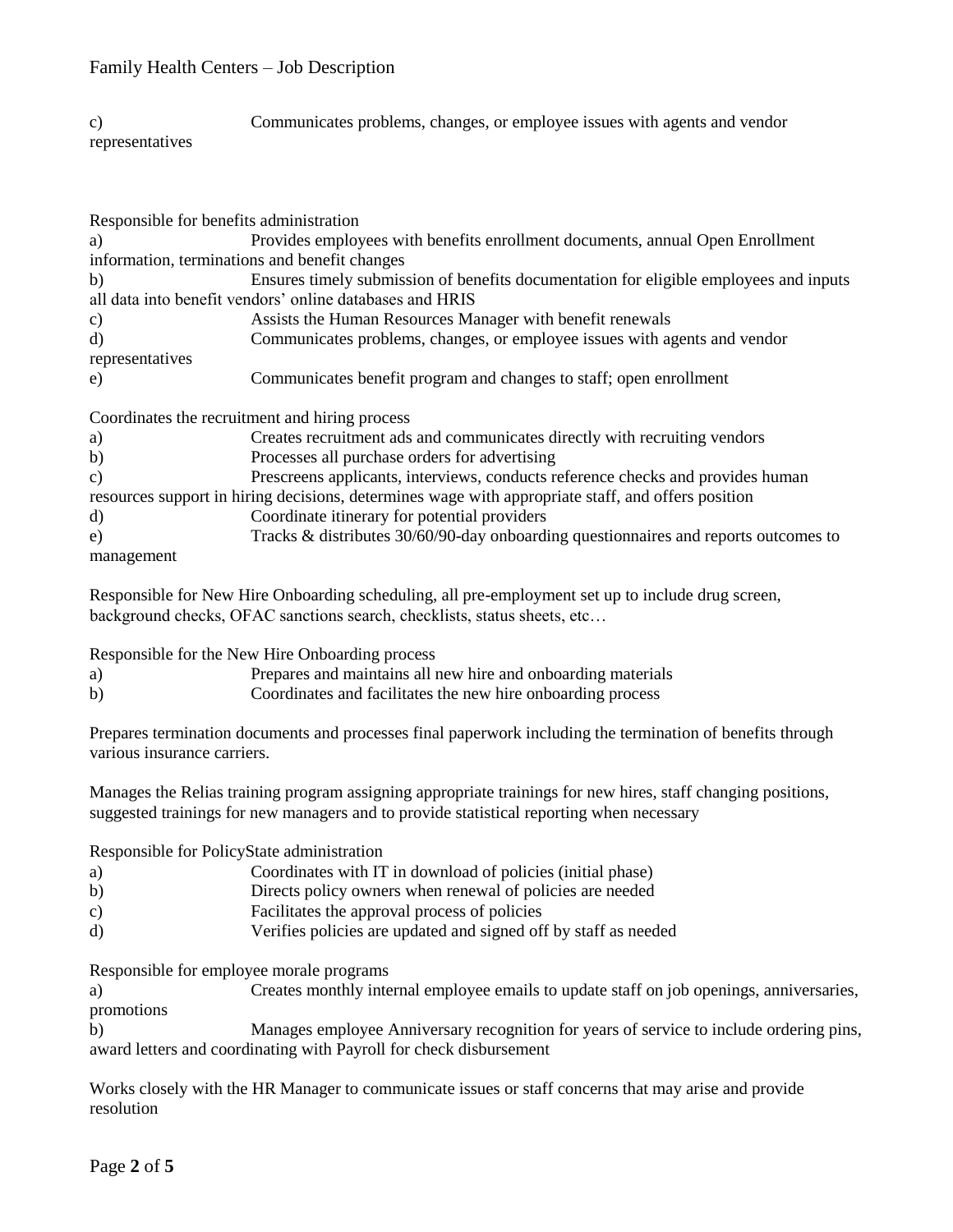Works closely with the HR Manager to develop programs, systems, and initiatives.

Assists HR Manager with special projects and required reporting, surveys

| Attendance                       |                                                                                       |
|----------------------------------|---------------------------------------------------------------------------------------|
| a)                               | Ensures attendance and hours worked are accurately recorded in computerized           |
| time keeping system              |                                                                                       |
| b)                               | Properly manages paid vacation and sick leave                                         |
| c)                               | Responsible for regular, predictable attendance and to work hours as scheduled, which |
| may include evenings or weekends |                                                                                       |

#### GENERAL DEVELOPMENT

Requires more advanced organizational skills in order to organize projects or the work of others Job duties require the ability to work independently using independent judgement and as part of a team Job responsibilities require individual development of priorities for effective performance of duties, including re-prioritization in response to changes in circumstances

Work requires consideration of the way the work affects other employees outside the department or functional area

Employees are expected to determine an effective response to situations encountered within established precedent

Duties require drawing conclusions using inference and logic, which may be different from the conclusions that could be drawn by others.

Duties require the compilation of information

This position exercises leadership functions, but does not have actual supervisory authority

## PROFESSIONAL & TECHNICAL KNOWLEDGE

Possesses general work-related skills at a higher level than completion of high school, including written and verbal communication skills, computational and computer skills and mathematical knowledge frequently acquired through 3 or more years' experience in an administrative/supervisory setting which demonstrates skill in providing leadership, project management, or other transferable skills. Requires a minimum of a high school diploma/GED. Previous experience in an HR function and an AA degree or comparable training desirable.

## TECHNICAL SKILLS

Ability to prepare basic correspondence and simple reports using the computer.

Ability to use computer to prepare spreadsheets

Ability to create basic presentations using a computer.

Ability to create, send and manage email.

Ability to access web based applications and other computer programs.

## COMMUNICATION SKILLS

Employee is required to effectively communicate using FHC's core values; the Core Dimensions Respect—using manners and appropriate language; maintaining a person's dignity and confidentiality; giving credit where due; asking others for their input and feedback

Empathy—to show someone you understand what they are feeling without judgment; engaged listening with no distractions; acknowledgment and paraphrasing; eye contact

Genuineness—tone of voice and body language are congruent; showing consistent behaviors over time; integrity (follow-through and follow-up); humility (admitting when a mistake is made)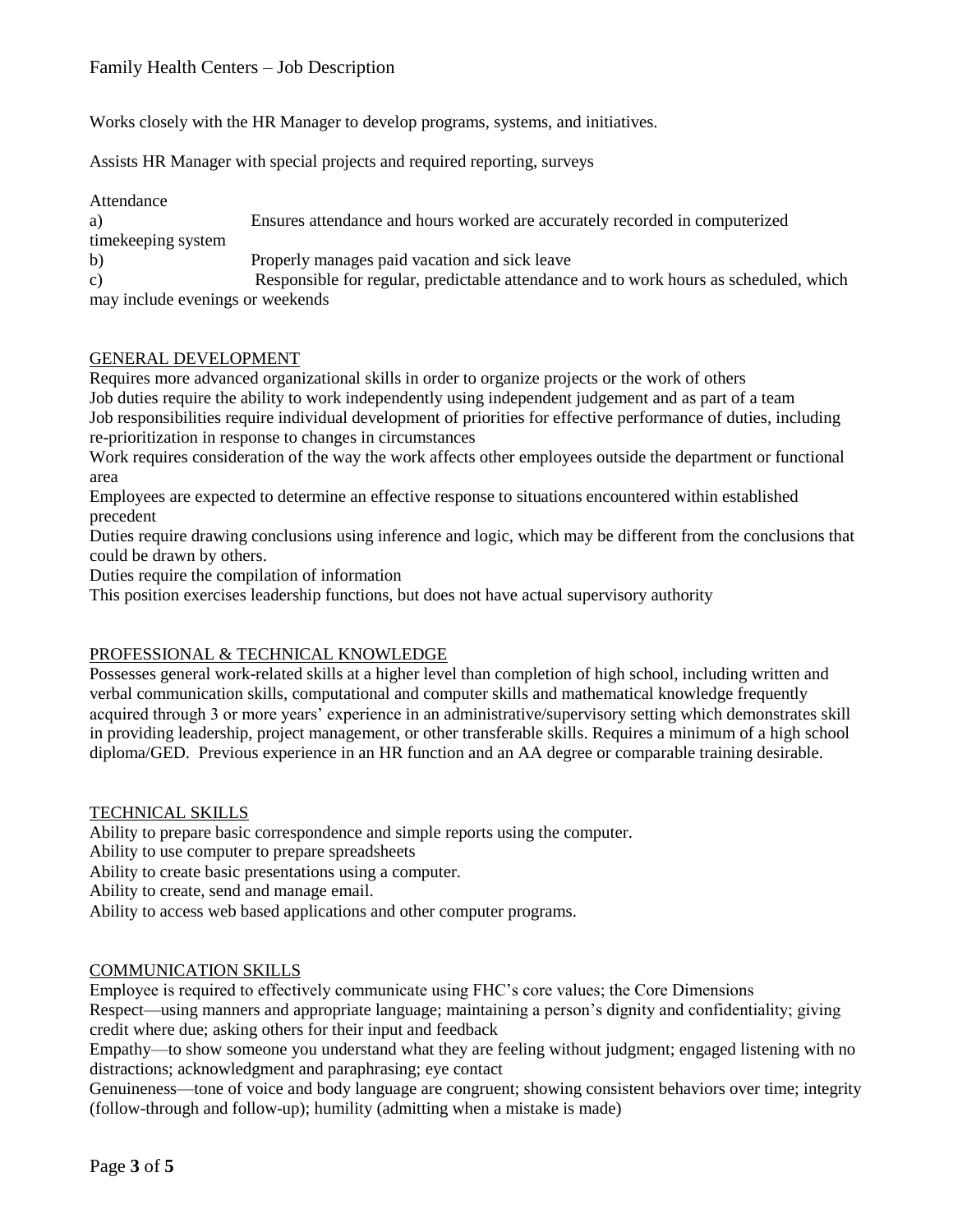Specificity—what details can you give so someone knows what "excellence" looks like; models or samples; one-on-one mentoring; alternate plans

Job duties require employee to provide excellent customer service to all internal and external customers Job duties require preparation and execution of presentations to large groups; in both informal and formal settings

Job duties require highly developed written (including electronic) communication skills

#### WORK ENVIRONMENT Work is performed in an office environment. TYPICAL PHYSICAL DEMANDS

| <b>Physical Requirements</b>                     | N/A          | Rarely<br>$(1-12\%)$ | Occasionally<br>$(13-33%)$ | Frequently<br>$(34-66%)$ | Regularly<br>$(67-100\%)$ |
|--------------------------------------------------|--------------|----------------------|----------------------------|--------------------------|---------------------------|
| Standing                                         |              |                      |                            | X                        |                           |
| Walking                                          |              |                      |                            |                          | $\mathbf{x}$              |
| Climbing                                         |              | X                    |                            |                          |                           |
| Sitting                                          |              |                      |                            |                          | $\mathbf{x}$              |
| Stooping / Kneeling                              |              | X                    |                            |                          |                           |
| Lift/Carry up to 15 lbs.                         |              | $\mathbf{x}$         |                            |                          |                           |
| Lift/Carry up to 30 lbs.                         |              | X                    |                            |                          |                           |
| Lift/Carry up to 50 lbs.                         |              | $\mathbf x$          |                            |                          |                           |
| Push/Pull up to 25 lbs. of exertion              |              | $\mathbf{x}$         |                            |                          |                           |
| Push/Pull up to 50 lbs. of exertion              |              | $\mathbf{x}$         |                            |                          |                           |
| Work below waist level                           |              | $\mathbf x$          |                            |                          |                           |
| Work at waist to shoulder level                  |              |                      |                            |                          | $\mathbf{x}$              |
| Work above shoulder level                        |              | $\mathbf{x}$         |                            |                          |                           |
| Reach further than arm's length                  |              |                      | $\mathbf x$                |                          |                           |
| Fingering                                        |              |                      |                            |                          | X                         |
| Grasping / Holding                               |              |                      |                            | $\mathbf{X}$             |                           |
| Talking                                          |              |                      |                            |                          | $\mathbf{x}$              |
| Hearing                                          |              |                      |                            |                          | $\mathbf{x}$              |
| Seeing                                           |              |                      |                            |                          | $\mathbf{x}$              |
| Work in confined spaces                          | $\mathbf{x}$ |                      |                            |                          |                           |
| Exposed to extreme temperatures                  |              | $\mathbf{x}$         |                            |                          |                           |
| Operate tools or machinery (incl. office equip.) |              |                      |                            |                          | $\mathbf{x}$              |
| Operate motorized vehicles/equipment             |              |                      | X                          |                          |                           |
| Work at heights balancing                        |              | X                    |                            |                          |                           |
| Use/exposed to hazardous substances              |              | $\mathbf x$          |                            |                          |                           |

*This description is intended to describe the essential job functions and the essential requirements for the performance of this job. It is not an exhaustive list of all duties, responsibilities and requirements of a person so classified. Other functions may be assigned and management retains the right to add or change the duties at any time.*

Signature below acknowledges that I have received a copy of my job description.

\_\_\_\_\_\_\_\_\_\_\_\_\_\_\_\_\_\_\_\_\_\_\_\_\_\_\_\_\_\_\_\_\_\_\_\_\_\_\_\_\_\_\_\_\_\_\_\_\_\_\_\_\_\_\_\_\_\_\_\_\_\_\_\_\_\_\_\_\_\_\_\_\_\_

\_\_\_\_\_\_\_\_\_\_\_\_\_\_\_\_\_\_\_\_\_\_\_\_\_\_\_\_\_\_\_\_\_\_\_\_\_\_\_\_\_\_\_\_\_\_\_\_\_\_\_\_\_\_\_\_\_\_\_\_\_\_\_\_\_\_\_\_\_\_\_\_\_\_

*Employee Signature Date*